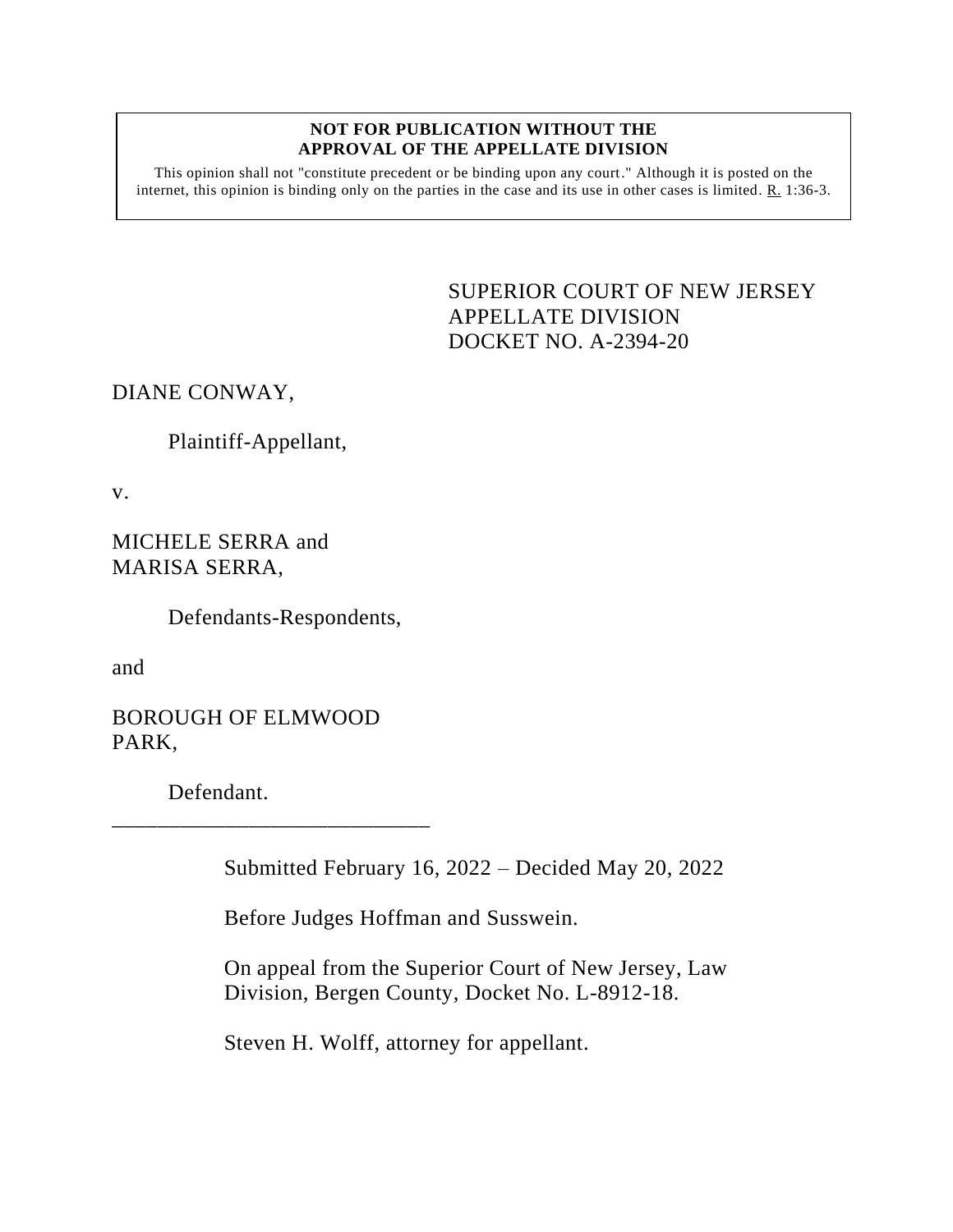O'Toole Scrivo, LLC, attorneys for respondents (Robert J. Gallop, of counsel and on the brief; Franklin D. Paez, on the brief).

#### PER CURIAM

Plaintiff Diane Conway appeals from the March 26, 2021 Law Division order granting the summary judgment dismissal of her bodily injury claim against defendants Michele Serra and Maria Serra.<sup>1</sup> Plaintiff sustained injuries when she tripped and fell on a raised sidewalk slab abutting defendants' driveway. The motion judge entered summary judgment for defendants after finding that defendants are protected from liability under the rule that residential landowners are not liable for a dangerous condition existing on an abutting sidewalk, unless they created or exacerbated the condition. We affirm.

I.

The following facts are derived from the summary judgment record, viewed in the light most favorable to plaintiff. See Brill v. Guardian Life Ins. Co. of Am., 142 N.J. 520, 523 (1995).

In August 2018, while walking on the sidewalk in front of defendants' home, plaintiff tripped in the area of a raised concrete sidewalk slab; according

<sup>&</sup>lt;sup>1</sup> Plaintiff filed this action against the Serras and the Borough of Elmwood; however, plaintiff reached a settlement agreement with the Borough. Therefore, unless otherwise specified, "defendants" refer solely to the Serras.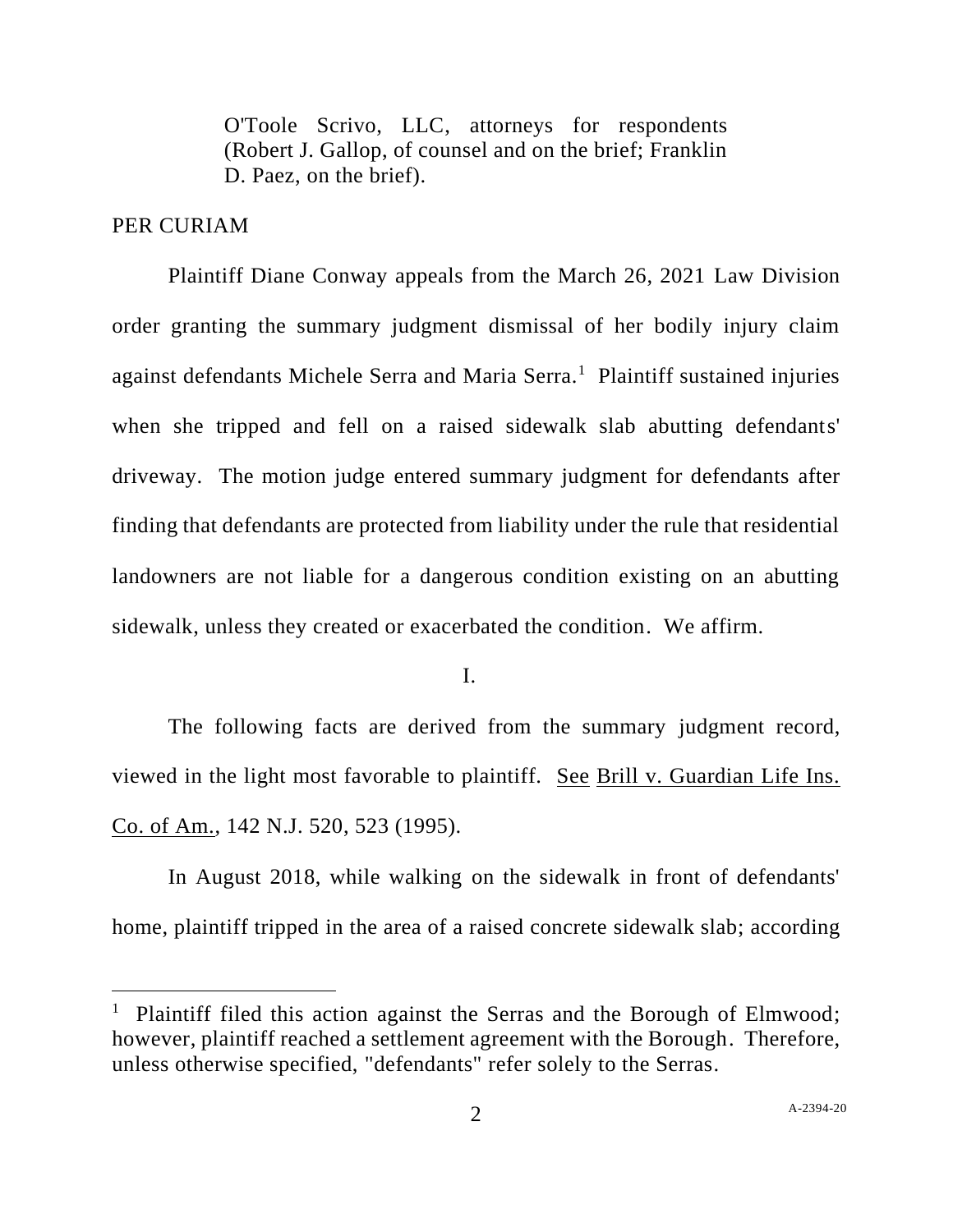to plaintiff, it appeared there was a "filling" of either concrete or cement between two uneven concrete slabs. Plaintiff estimated the sidewalk had approximately one-and-a-half to two inches of raised "filled[-]in" concrete. After tripping over this filled-in concrete, plaintiff lost her balance, stumbled to the left towards defendants' driveway, then traveled approximately ten feet, fell into a bush, and landed on grass.

Plaintiff never walked over the subject sidewalk prior to her fall. Thus, plaintiff did not know how long the "filled[-]in" concrete existed before her fall, nor who performed the "filled[-]in" work on the sidewalk.

Plaintiff took a photograph of the sidewalk within one month of her accident. At her deposition, plaintiff marked the photograph with the words "fill in" to identify the precise location of her fall. She wrote the words "fill in" between the sidewalk slabs to pinpoint where the raised concrete was located. Plaintiff also marked the photograph with two "Xs" on the ends of the slabs and testified that the raised "filled in" concrete was between the two "Xs."

Plaintiff's engineering expert relied on the photograph in preparing his report, stating that "the initial repair" shown in the photograph dated May 20, 2019, "created a hazard by allowing a sidewalk repair patch to have a lip or edge raised above the flat surface." Based on this photo, he concluded that plaintiff's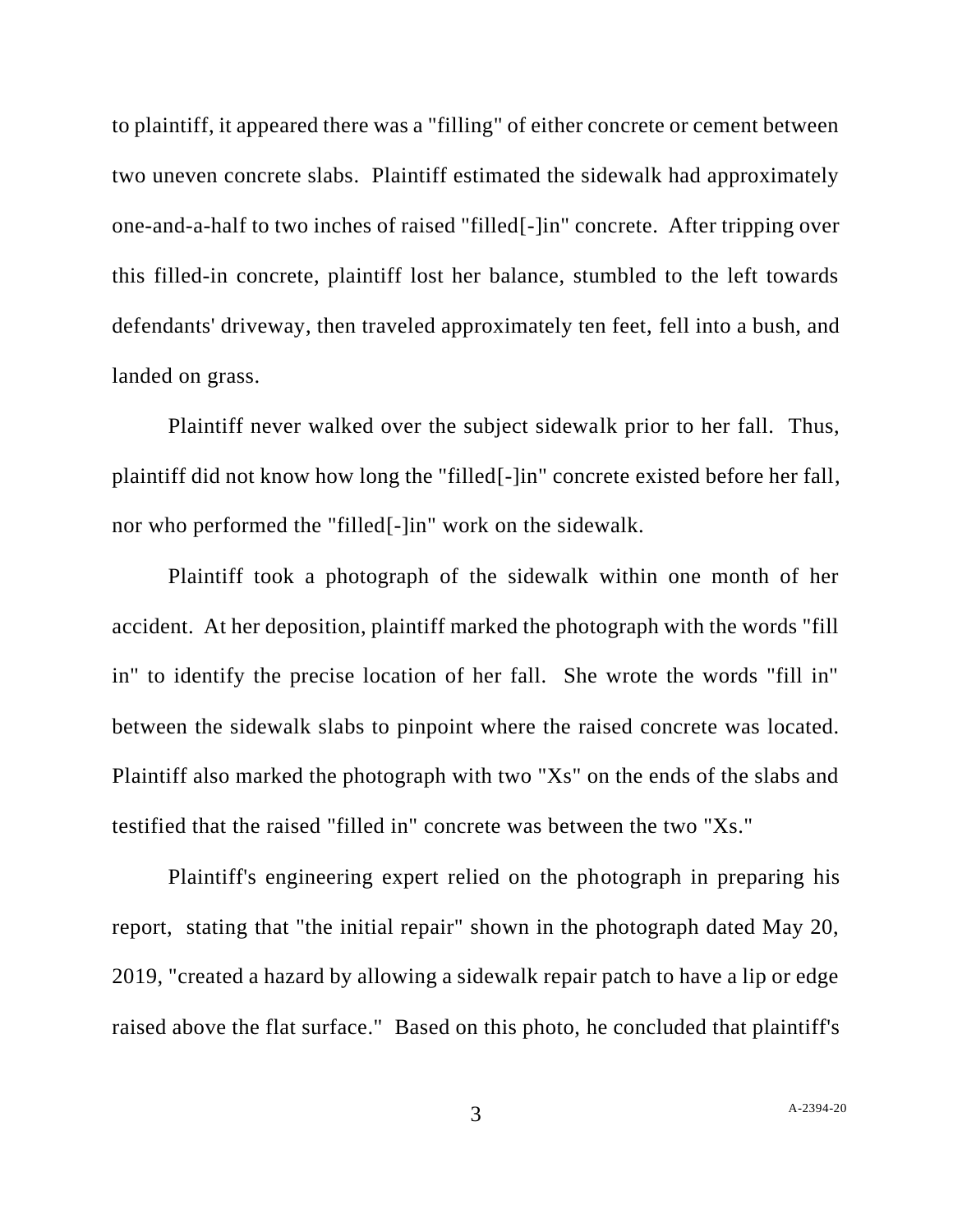fall "was the direct [result] of allowing a sidewalk patch repair to have a raised lip . . . not level with the flat surface."

At her deposition, plaintiff testified that someone made repairs to the sidewalk in the summer of 2019 because, while driving by, she observed an orange cone on the sidewalk and noticed that the sidewalk was "leveled off." However, plaintiff did not know who made the repairs to the sidewalk, nor what work the unidentified person performed on the sidewalk.

Plaintiff submitted a certification in opposition to defendants' motion for summary judgment. Plaintiff certified that "the parties performing the remediation did not appear to be anyone from Elmwood Park"; instead, "[t]he work looked to be performed by the homeowner[s] or their agents." Plaintiff further certified, "[t]he area where I fell was the driveway portion of sidewalk abutting [d]efendant[s'] residence. This portion is raised, has a lip, and I have seen it used as a driveway, with cars going over this cement that created a raised surface."

In January 2021, defendants moved for summary judgment, contending that 1) they are not liable under the rule that residential property owners are not responsible for repairing or maintaining the sidewalk along their property; 2) there is no evidence that they created a hazard on the sidewalk prior to the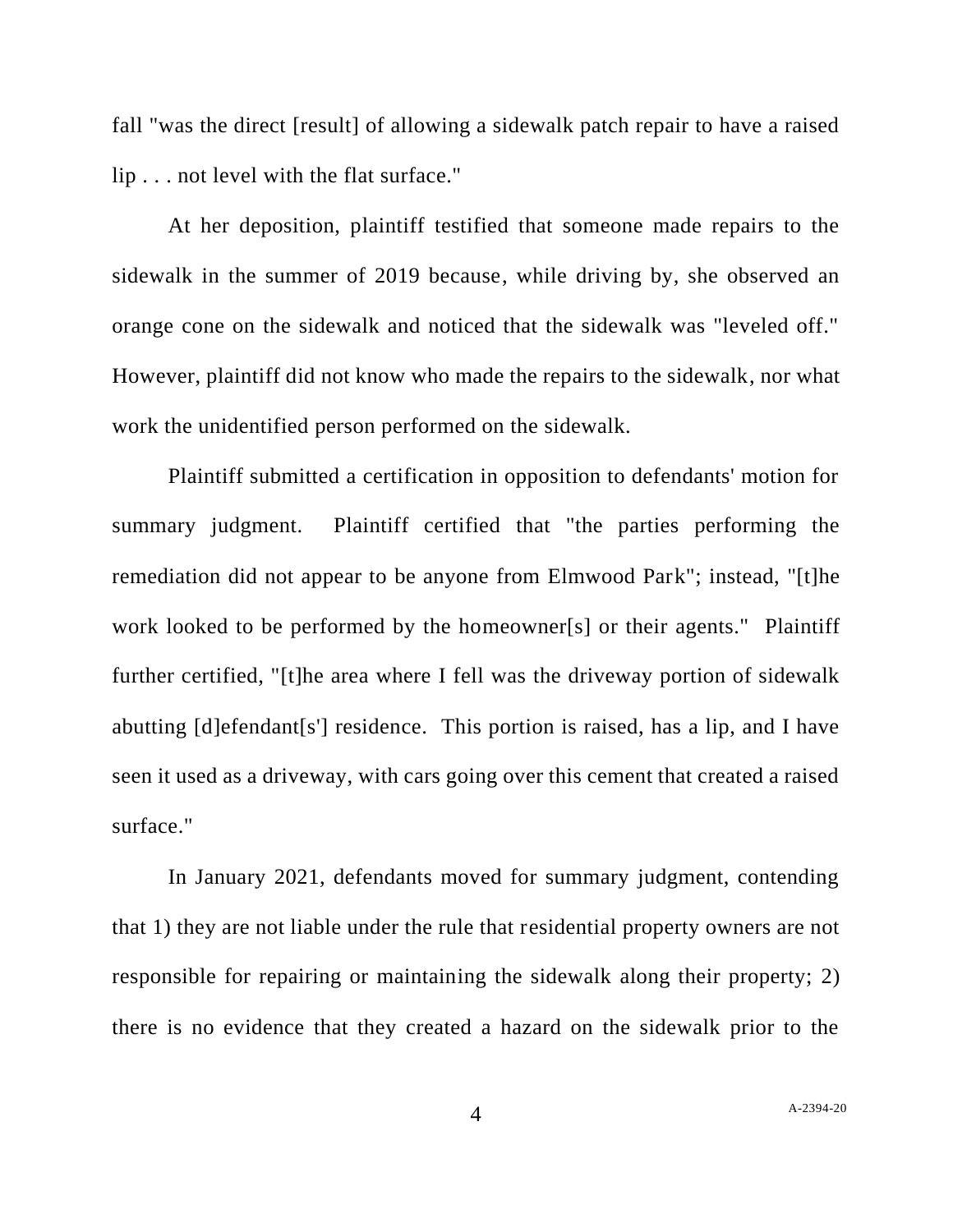accident; and 3) even if plaintiff could prove defendants made a repair to the sidewalk, plaintiff did not prove that the repair created a danger that proximately caused plaintiff's injuries.

On March 26, 2021, the motion judge granted defendants summary judgment. In a comprehensive written opinion, the judge found that the "facts and evidence presented here fail to support how, if at all, defendants contributed to the alleged dangerous condition" that caused plaintiff's fall. The judge found that plaintiff's allegation that defendants' use of their driveway contributed to the defect in the sidewalk area "was without merit." The judge further found that it is "undisputed that the [d]efendants' use of the [p]remises and sidewalk to access their driveway was solely residential in nature."

The motion judge said that he considered plaintiff's expert report, even though it was "not served in accordance with the Rules of Court[,]" and plaintiff provided "no basis for the untimely service of the purported expert report." Nevertheless, the judge rejected the substance of the report, concluding that plaintiff's expert offered a net opinion because he failed to identify any factual evidence that defendants created or exacerbated a condition on the sidewalk. Instead, plaintiff's expert assumed defendants performed a deficient repair, without drawing a comparison of the sidewalk before and after the alleged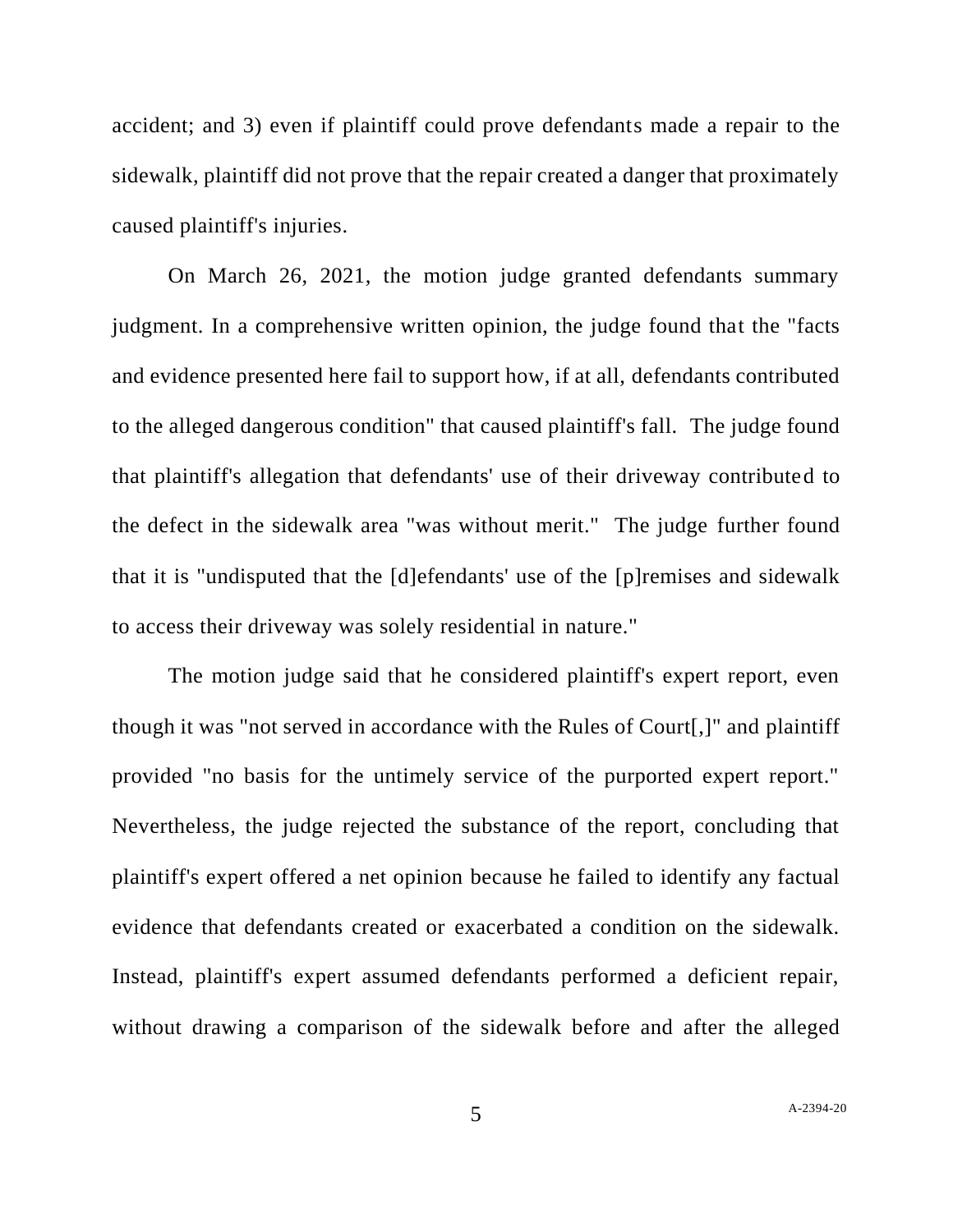repair. As a net opinion, plaintiff's expert report failed to provide any legitimate

basis to deny summary judgment.

On appeal, plaintiff raises the following arguments:

## POINT I

DEFENDANT'S MOTION FOR SUMMARY JUDGMENT SHOULD HAVE BEEN DENIED IN WHOLE AS ISSUES OF MATERIAL FACT EXIST.

a. Questions of fact exist as to the liability of the Defendants, the location of the actual incident and the

destruction of the scene by the Defendants.

# POINT II

THE SPOLIATION OF THE SUBJECT PREMISES BY DEFENDANTS RAISES AN INFERENCE SUFFICIENT TO PRECLUDE SUMMARY JUDGMENT.

### II.

We review the trial court's granting of the motion de novo, applying the same legal standards that govern summary judgment motions. Steinberg v. Sahara Sam's Oasis, LLC, 226 N.J. 344, 349-50 (2016). We consider the factual record, and reasonable inferences that can be drawn from those facts, "in the light most favorable to the non-moving party" to decide whether the moving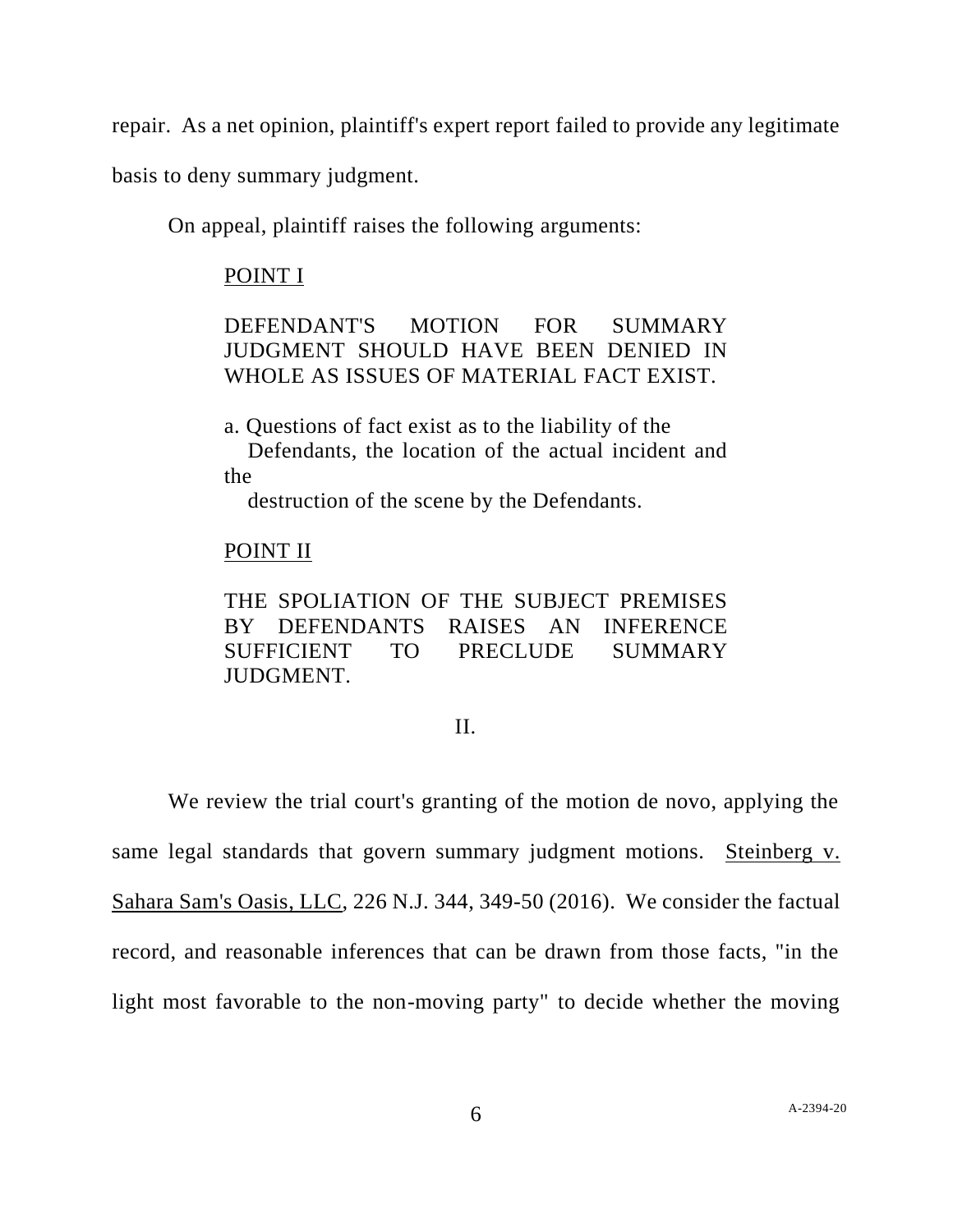party was entitled to judgment as a matter of law. IE Test, LLC v. Carroll, 226 N.J. 166, 184 (2016) (citing Brill, 142 N.J. at 540; R. 4:46-2(c)).

We accord no special deference to a trial judge's assessment of the documentary record, as the decision to grant or withhold summary judgment does not hinge upon a judge's determinations of the credibility of testimony rendered in court, but instead amounts to a ruling on a question of law. See Manalapan Realty, L.P. v. Twp. Comm. of Manalapan, 140 N.J. 366, 378 (1995) (noting no "special deference" applies to a trial court's legal determinations).

To prove a claim of negligence, a plaintiff must demonstrate: 1) a duty of care, 2) that the duty has been breached, 3) proximate causation, and 4) injury. Townsend v. Pierre, 221 N.J. 36, 51 (2015). A plaintiff bears the burden of proving negligence, see Reichert v. Vegholm, 366 N.J. Super. 209, 213 (App. Div. 2004), and must prove that unreasonable acts or omissions by defendant proximately caused his or her injuries. See Camp v. Jiffy Lube No. 114, 309 N.J. Super. 305, 309-11 (App. Div. 1998).

The presence or absence of an enforceable duty is a question of law for the court. Clohesy v. Food Circus Supermarkets, Inc., 149 N.J. 496, 502 (1997); see also Doe v. XYC Corp., 382 N.J. Super. 122, 140 (App. Div. 2005).

7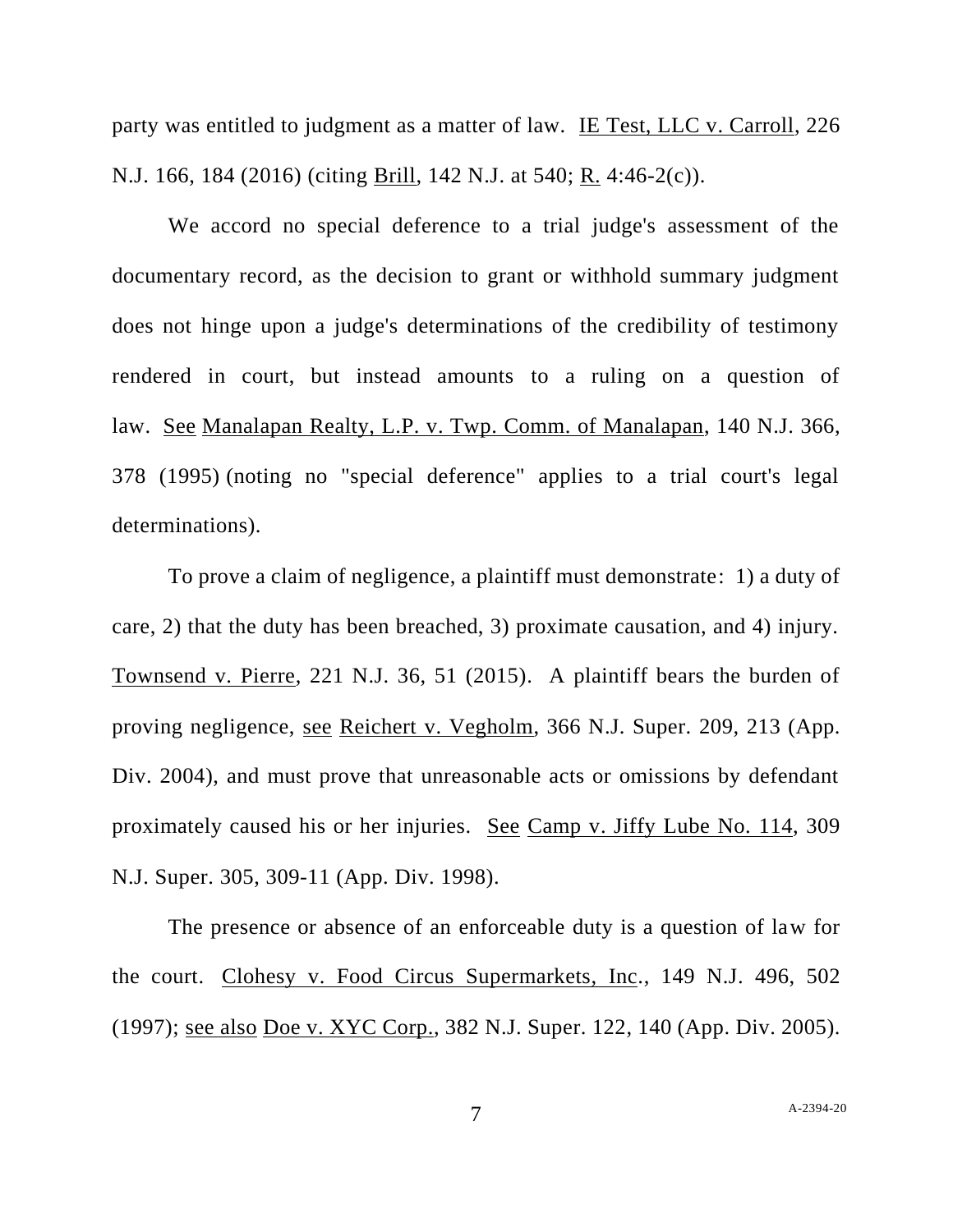Generally, residential homeowners are not liable for a dangerous condition of a sidewalk that borders their property. Luchejko v. City of Hoboken, 207 N.J. 191, 201-07 (2011); however, residential property owners may be liable where their actions create an artificial, dangerous condition on an abutting sidewalk. Stewart v. 104 Wallace St., Inc., 87 N.J. 146, 152 (1981).

In Luchejko, our Supreme Court held that an "overwhelmingly owneroccupied 104-unit condominium complex" must be classified as a "residential," and not a "commercial" property, for purposes of sidewalk liability principles. 207 N.J. at 195. The plaintiff in Luchejko was walking on the sidewalk in front of the condominium building when he slipped and fell on a sheet of black ice, breaking his leg. Id. at [196.](https://1.next.westlaw.com/Link/Document/FullText?findType=Y&serNum=2025781124&pubNum=0000583&originatingDoc=Ica3979701d6811eabbc4990d21dc61be&refType=RP&fi=co_pp_sp_583_196&originationContext=document&transitionType=DocumentItem&ppcid=a68b098852974798b57d7516925a1a82&contextData=(sc.Keycite)#co_pp_sp_583_196) Thereafter, he brought a negligence action against the non-profit condominium association responsible for the building. Ibid.

In reviewing the history of sidewalk liability in our State, the Court in Luchejko observed that "[o]ur decisions consistently reflect that residential property owners stand on different footing than commercial owners who have the ability to spread the cost of the risk through the current activities of the owner." Id. at [206.](https://1.next.westlaw.com/Link/Document/FullText?findType=Y&serNum=2025781124&pubNum=0000583&originatingDoc=Ica3979701d6811eabbc4990d21dc61be&refType=RP&fi=co_pp_sp_583_206&originationContext=document&transitionType=DocumentItem&ppcid=1f0414b745724b839c0cf58f29f00a3a&contextData=(sc.Keycite)#co_pp_sp_583_206) The Court further underscored that "[t]he commercial/residential dichotomy represents a fundamental choice not to impose sidewalk liability on homeowners . . . ." Id. at [208.](https://1.next.westlaw.com/Link/Document/FullText?findType=Y&serNum=2025781124&pubNum=0000583&originatingDoc=Ica3979701d6811eabbc4990d21dc61be&refType=RP&fi=co_pp_sp_583_208&originationContext=document&transitionType=DocumentItem&ppcid=1f0414b745724b839c0cf58f29f00a3a&contextData=(sc.Keycite)#co_pp_sp_583_208)

8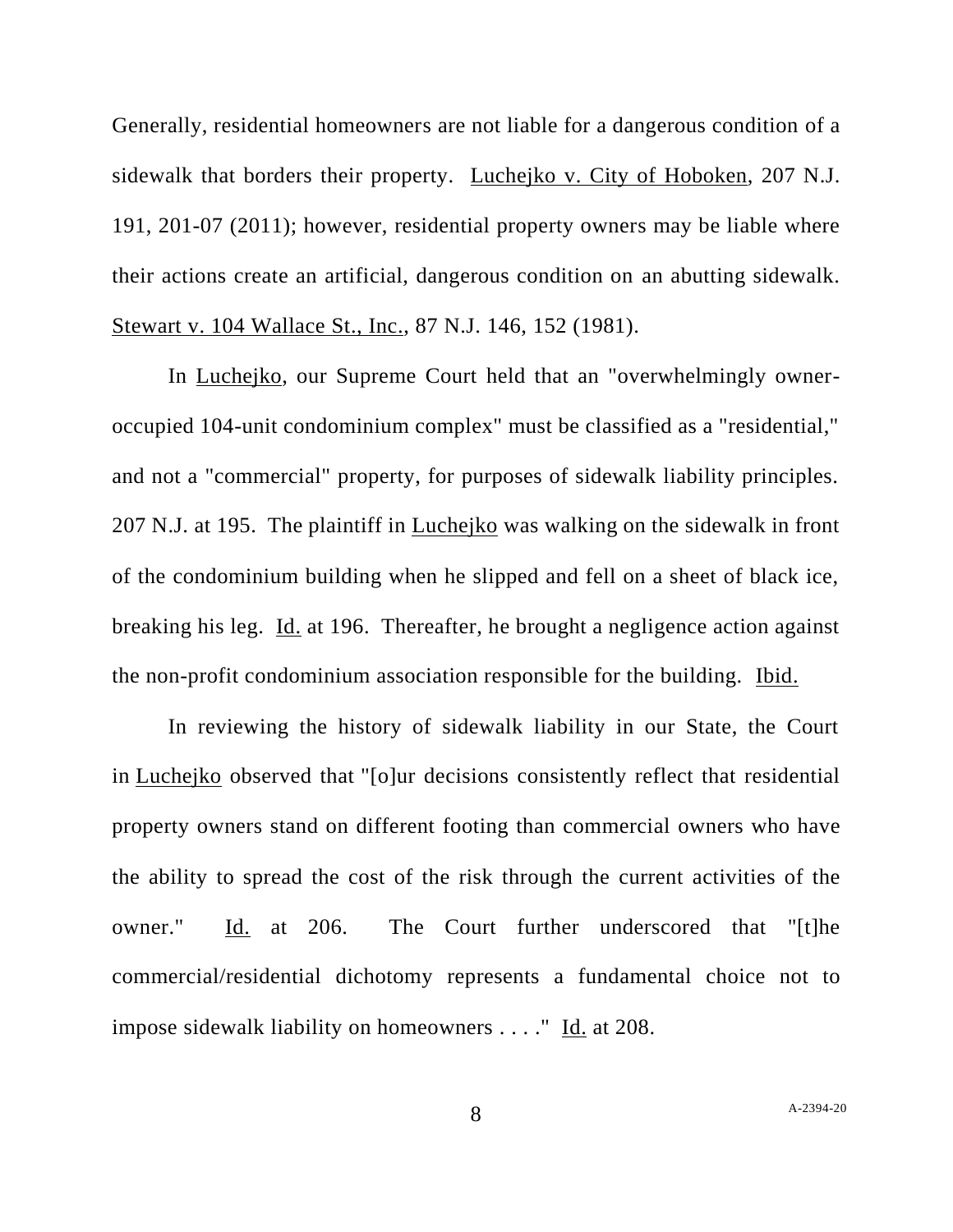The Restatement (Second) of Torts (Am. Law Inst. 1965) provides the basis for this State's governing legal principles in the area of sidewalk liability. See [Deberjeois](https://1.next.westlaw.com/Link/Document/FullText?findType=Y&serNum=1992071206&pubNum=0000590&originatingDoc=Ica3979701d6811eabbc4990d21dc61be&refType=RP&fi=co_pp_sp_590_698&originationContext=document&transitionType=DocumentItem&ppcid=1f0414b745724b839c0cf58f29f00a3a&contextData=(sc.Keycite)#co_pp_sp_590_698) v. Schneider, 254 N.J. Super. 694, 698-702 (Law Div. [1991\),](https://1.next.westlaw.com/Link/Document/FullText?findType=Y&serNum=1992071206&pubNum=0000590&originatingDoc=Ica3979701d6811eabbc4990d21dc61be&refType=RP&fi=co_pp_sp_590_698&originationContext=document&transitionType=DocumentItem&ppcid=1f0414b745724b839c0cf58f29f00a3a&contextData=(sc.Keycite)#co_pp_sp_590_698) aff'd o.b., 260 N.J. [Super.](https://1.next.westlaw.com/Link/Document/FullText?findType=Y&serNum=1993023564&pubNum=0000590&originatingDoc=Ica3979701d6811eabbc4990d21dc61be&refType=RP&originationContext=document&transitionType=DocumentItem&ppcid=1f0414b745724b839c0cf58f29f00a3a&contextData=(sc.Keycite)) 518 (App. Div. 1992). In New Jersey, residential property owners, unlike commercial property owners, have no duty to maintain the sidewalks adjacent to their land so long as they do not affirmatively create a hazardous condition. See Deberjeois, 254 N.J. Super. at 699-701; see also Stewart, 87 N.J. at 159 (holding duty to maintain sidewalks confined to commercial property owners); Lodato v. Evesham Twp., 388 N.J. Super. 501, 507 (App. Div. 2006) (holding residential landowners remain protected by common-law public sidewalk immunity).

In Nash v. Lerner*,* the plaintiff alleged that a residential property owner used the sidewalk where the pedestrian was injured as part of her driveway, regularly driving over the sidewalk to reach the street, and that this use damaged the sidewalk. 311 N.J. Super*.* 183, 188 (App. Div. 1998*)*, rev'd, 157 N.J. 535 (1999). Although recognizing the principle that a residential property owner could not be held liable for a deteriorated sidewalk, we found liability existed based upon an exception to that rule, i.e., that the dangerous condition was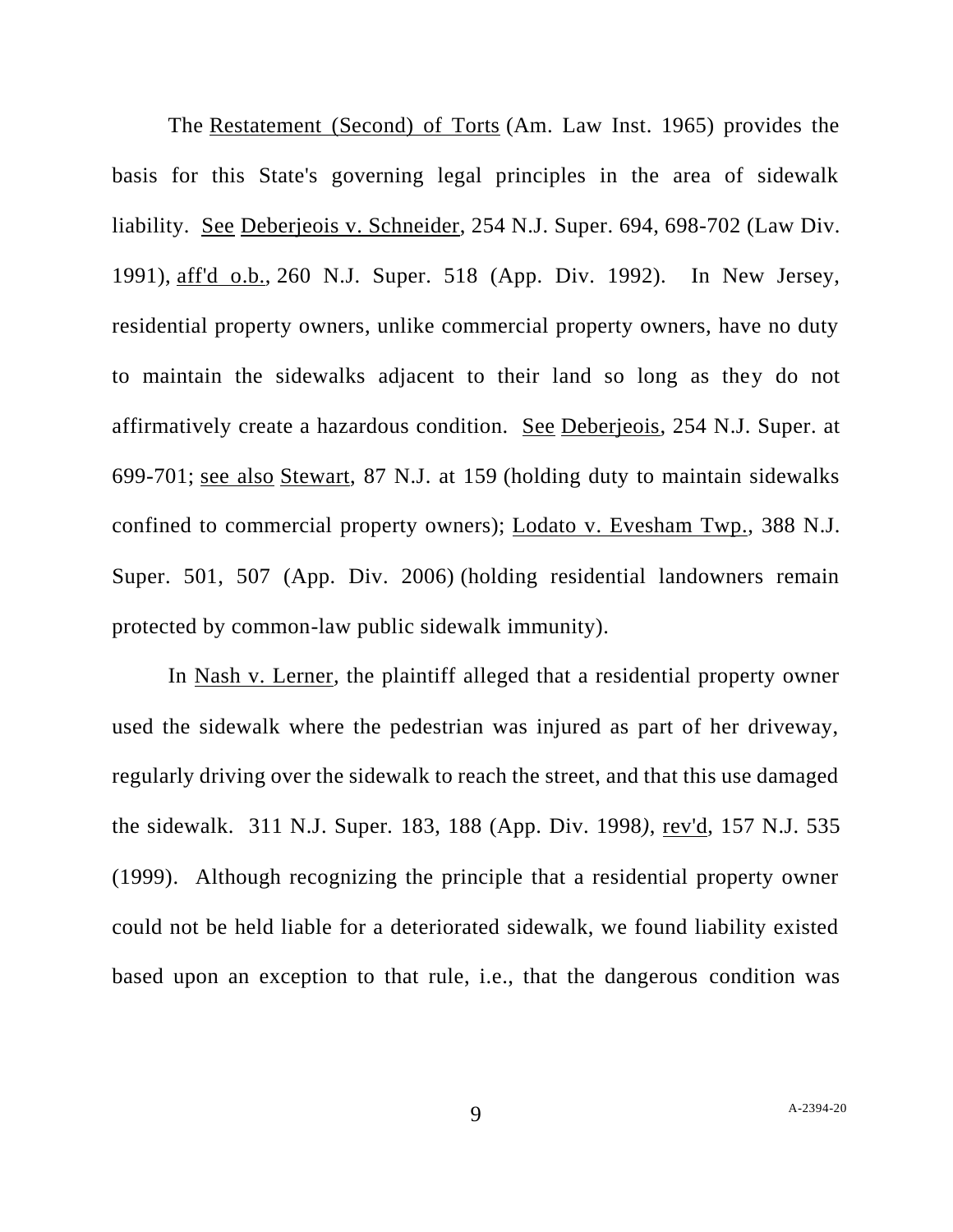created by the defendant's "direct use . . . of the sidewalk in such a manner as to render it unsafe for passersby." Id. at 189 (quoting Stewart*,* 87 N.J. at 153).

However, our Supreme Court reversed, substantially adopting the reasoning of Judge Rodriguez's dissent, which rejected the theory that a residential property owner could be liable for a defective condition created over time by the owner's use of the property. Nash*,* 157 N.J. at 535 (citing Nash*,* 311 N.J. Super. at 193–95 (Rodriguez, J., dissenting)). In his dissent, Judge Rodriguez reasoned that "[v]ehicular traffic from a driveway to and from the street over the sidewalk is not the sort of affirmative act" that subjects a residential property owner to liability for an injury on an abutting sidewalk. Ibid.

In Davis v. Pecorino, the Court held that a commercial abutting landowner could be liable for the condition of a sidewalk where the landowner creates "a dangerous or hazardous condition due to use of the public sidewalk for a special purpose related to his business activity on the property." 69 N.J. 1, 9 (1975). However, the Court did not extend this duty to residential landowners. Ibid. Here, there is no dispute that defendants' property is residential in nature and therefore protected from liability, barring any affirmative acts by defendants in creating the dangerous condition.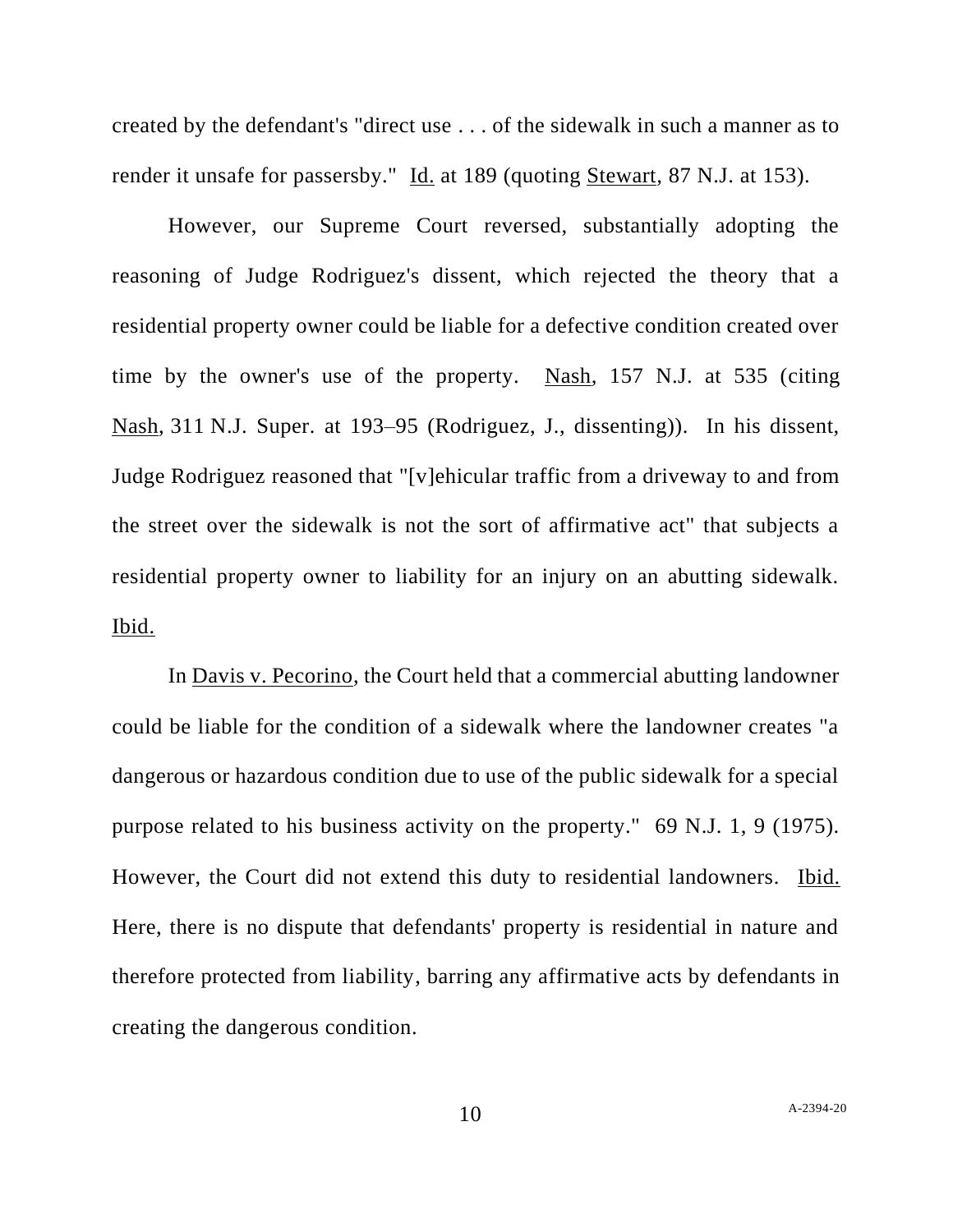We find no genuine issue of material fact regarding whether defendants created or exacerbated the dangerous sidewalk condition, as the record provides no support for such a contention. Plaintiff cites to no evidence suggesting defendants created or in any way caused the raised sidewalk hazard at issue. As such, plaintiff's position lacks merit.

In addition, plaintiff's contention that defendants created the dangerous sidewalk condition by driving a motor vehicle back and forth over the point where the driveway intersects with the sidewalk also lacks merit. As noted, our Supreme Court has addressed this issue and found that "[v]ehicular traffic from a driveway to and from the street over the sidewalk" does not subject a residential property owner to liability for an injury on the sidewalk. Nash*,* 157 N.J. at 535 (citing Nash*,* 311 N.J. Super. at 193–94 (Rodriguez, J., dissenting)).

We also conclude the motion judge correctly found that the report of plaintiff's expert constituted an inadmissible net opinion. The doctrine barring the admission at trial of net opinions is a "corollary of [N.J.R.E. 703] . . . which forbids the admission into evidence of an expert's conclusions that are not supported by factual evidence or other data." Townsend v. Pierre, 221 N.J. 36, 53-54 (2015) (alteration in original) (quoting Polzo v. Cnty. of Essex, 196 N.J. 569, 583 (2008)). The net opinion doctrine requires experts to "give the why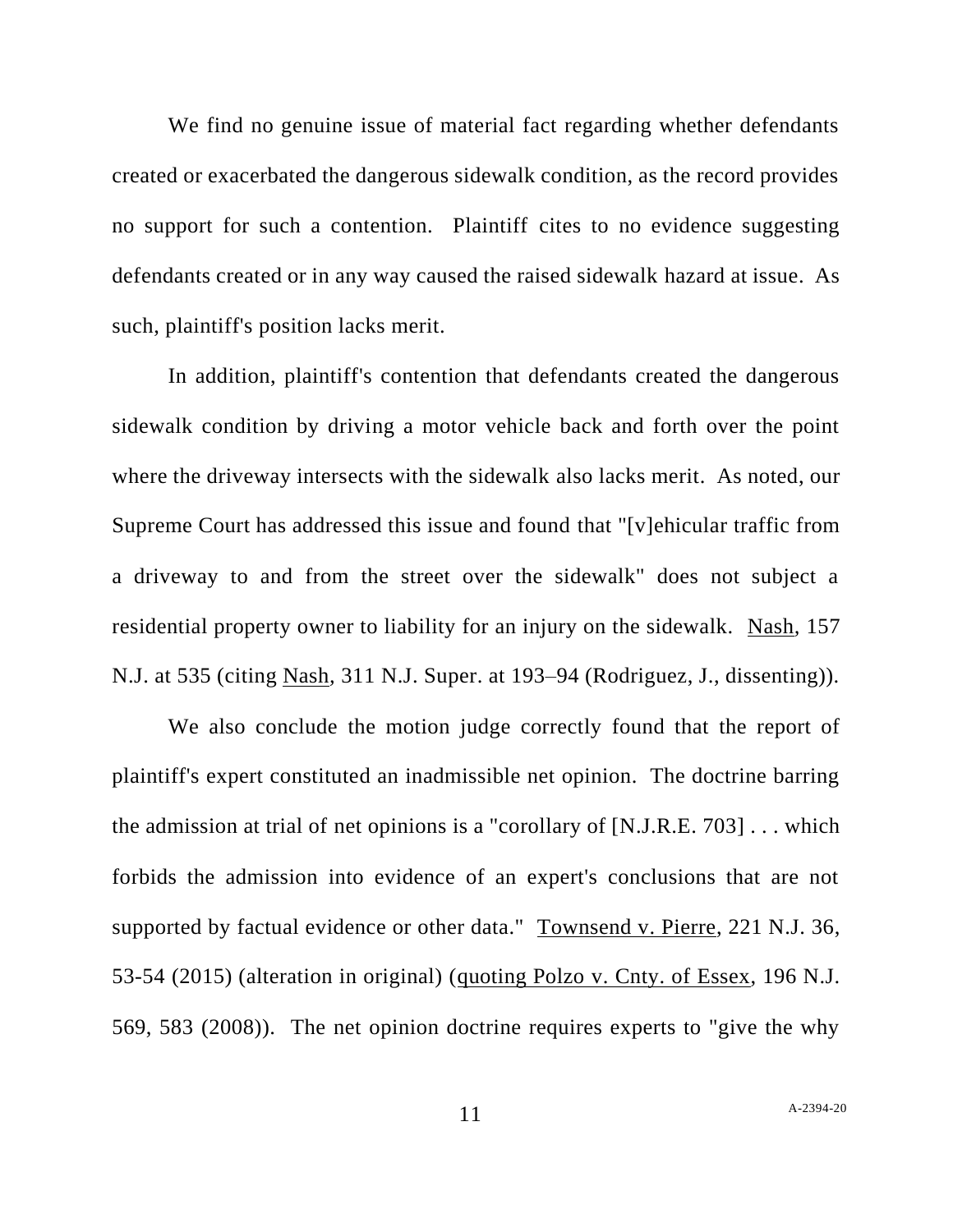and wherefore" supporting their opinions, "rather than . . . mere conclusion[s]." Id. at 54 (quoting Borough of Saddle River v. 66 E. Allendale, LLC, 216 N.J. 115, 144 (2013)).

Experts must "be able to identify the factual bases for their conclusions, explain their methodology, and demonstrate that both the factual bases and the methodology are reliable." Id. at 55 (quoting Landrigan v. Celotex Corp., 127 N.J. 404, 417 (1992)). An expert's conclusion should be excluded "if it is based merely on unfounded speculation and unquantified possibilities." Ibid. (quoting Grzanka v. Pfeifer, 301 N.J. Super. 563, 580 (App. Div. 1997))

Bearing in mind "the weight that a jury may accord to expert testimony, a trial court must ensure that an expert is not permitted to express speculative opinions or personal views that are unfounded in the record." Ibid.; see also Davis v. Brickman Landscaping, Ltd., 219 N.J. 395, 401 (2014) ("[T]he standard of care [the expert] set forth represented only his personal view and was not founded upon any objective support. His opinion as to the applicable standard of care thus constituted an inadmissible net opinion."); Pomerantz Paper Corp. v. New Cmty. Corp., 207 N.J. 344, 373 (2011) ("[I]f an expert cannot offer objective support for his or her opinions, but testifies only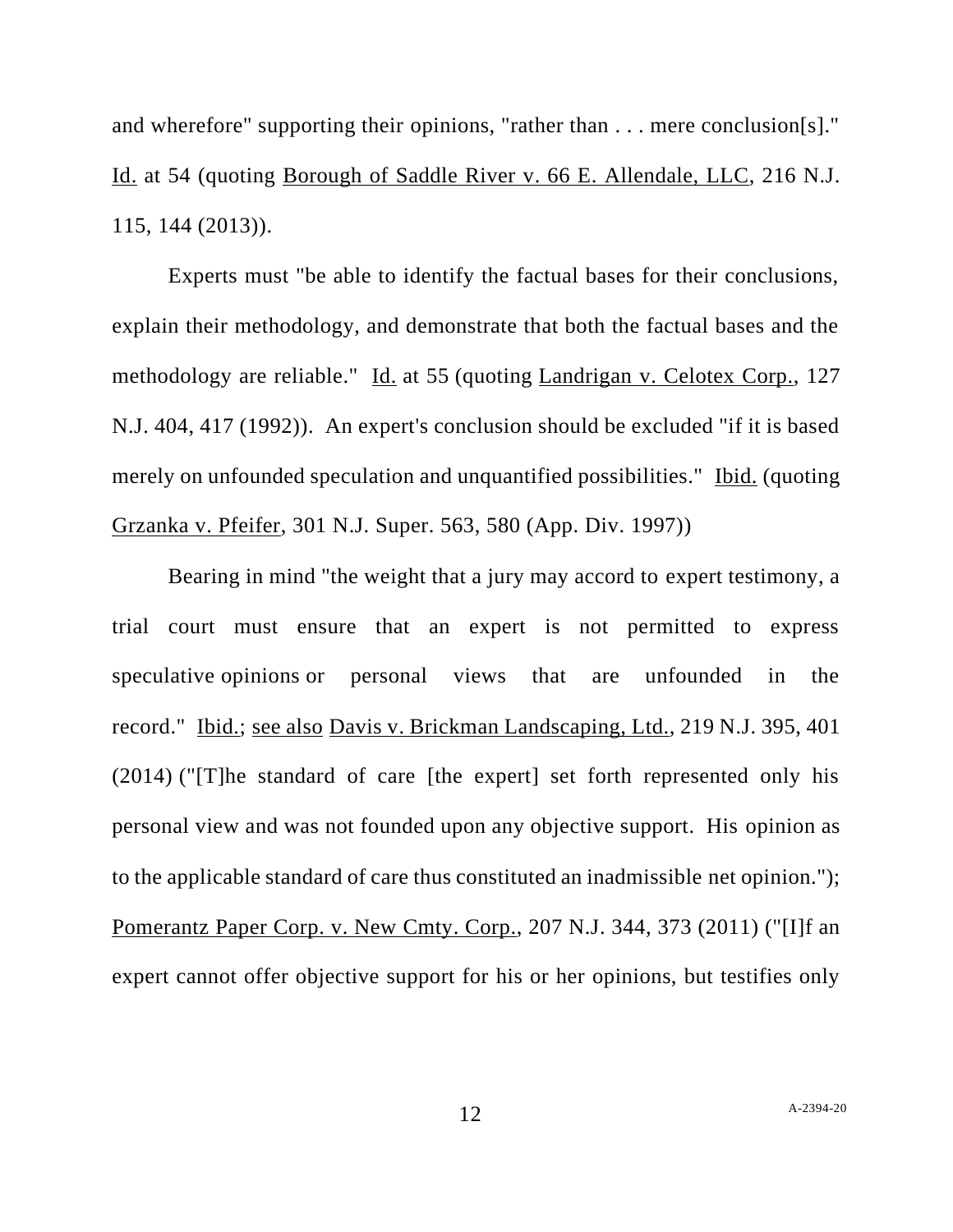to a view about a standard that is 'personal,' it fails because it is a mere net opinion.").

Plaintiff's expert report identifies no factual support for the contention that defendants repaired the sidewalk, thereby creating the raised level and resulting in the hazardous condition. Plaintiff's expert relied on two photographs taken after the accident to reach his conclusion that defendants created the hazardous sidewalk condition before plaintiff's fall. Plaintiff's expert report, based on unfounded speculation, assumes the truth of this conclusion, without providing any support for it. The expert report contains no factual bases for its conclusions, nor does it address the methodology used to reach such conclusions.

Lastly, we decline to consider plaintiff's spoliation argument because it was not raised in the Law Division. Issues not raised before the trial court will generally not be considered "unless the questions so raised on appeal go to the jurisdiction of the trial court or concern matters of great public interest." Nieder v. Royal Indem. Ins. Co., 62 N.J. 229, 234 (1973). Plaintiff's spoliation argument is not jurisdictional in nature, nor does it implicate matters of public interest.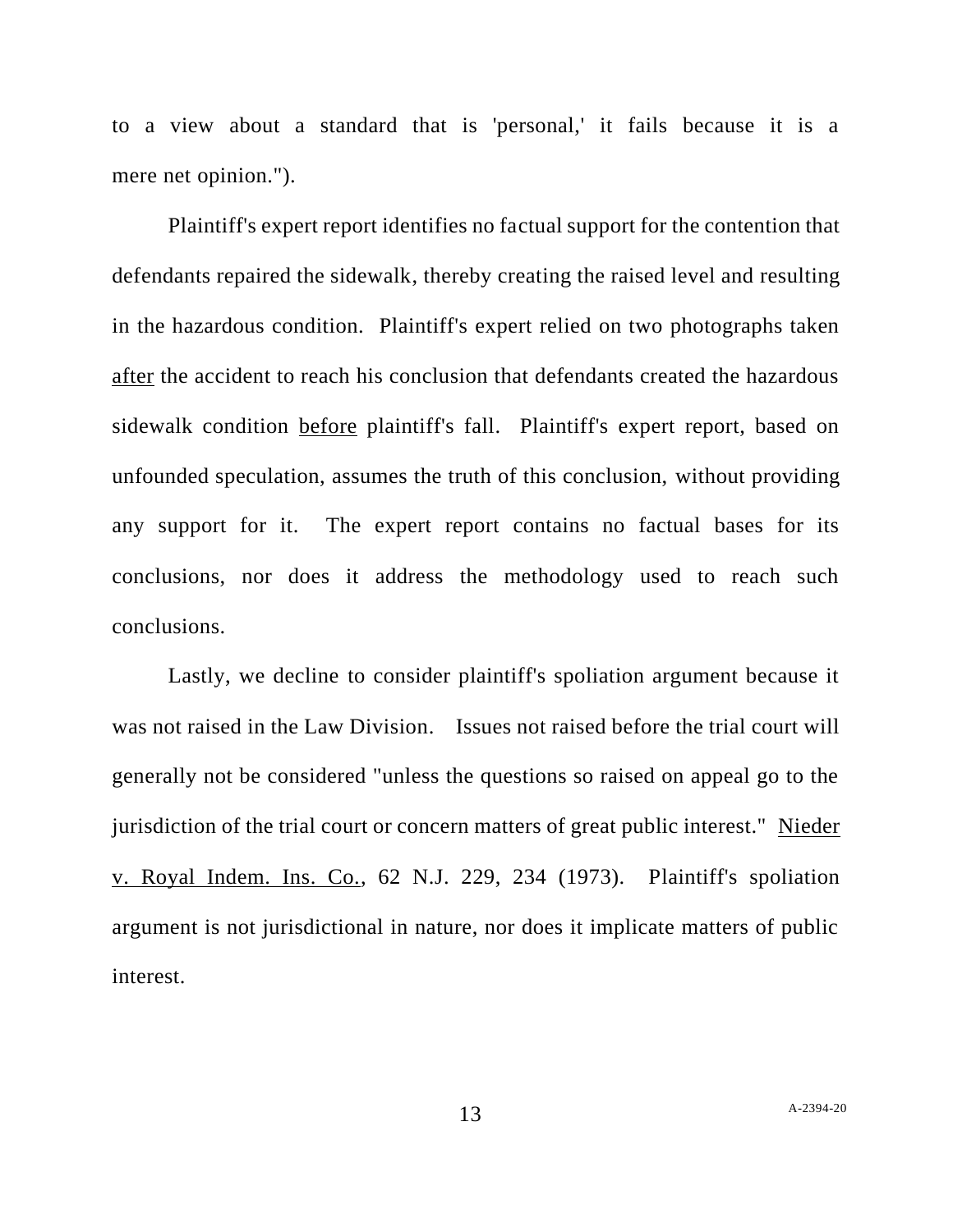Even if plaintiff timely raised the spoliation argument, it would not have changed the outcome of defendants' summary judgment motion. Spoliation typically refers to the destruction or concealment of evidence by one party to impede the ability of another party to litigate a case. See Rosenblit v. Zimmerman*,* 166 N.J. 391, 400–01, (2001). Depending on the circumstances, spoliation of evidence can result in a separate tort action for fraudulent concealment, discovery sanctions, or an adverse trial inference against the party that caused the loss of evidence. Id. at 401–06.

The spoliation inference permits the jury to infer that the evidence destroyed or concealed would not have been favorable to the spoliator. Id. at 401–02. The inference serves the purpose "of evening the playing field where evidence has been hidden or destroyed." Id*.* at 401.

Plaintiff provides no support for this argument other than the fact that she saw work being done on the sidewalk in the summer of 2019. At her deposition, plaintiff testified that she does not know who made the repairs. In plaintiff's opposition to defendants' motion for summary judgment, plaintiff certified that "[t]he parties performing the remediation did not appear to be anyone from Elmwood Park. The work looked to be performed by the homeowner or their